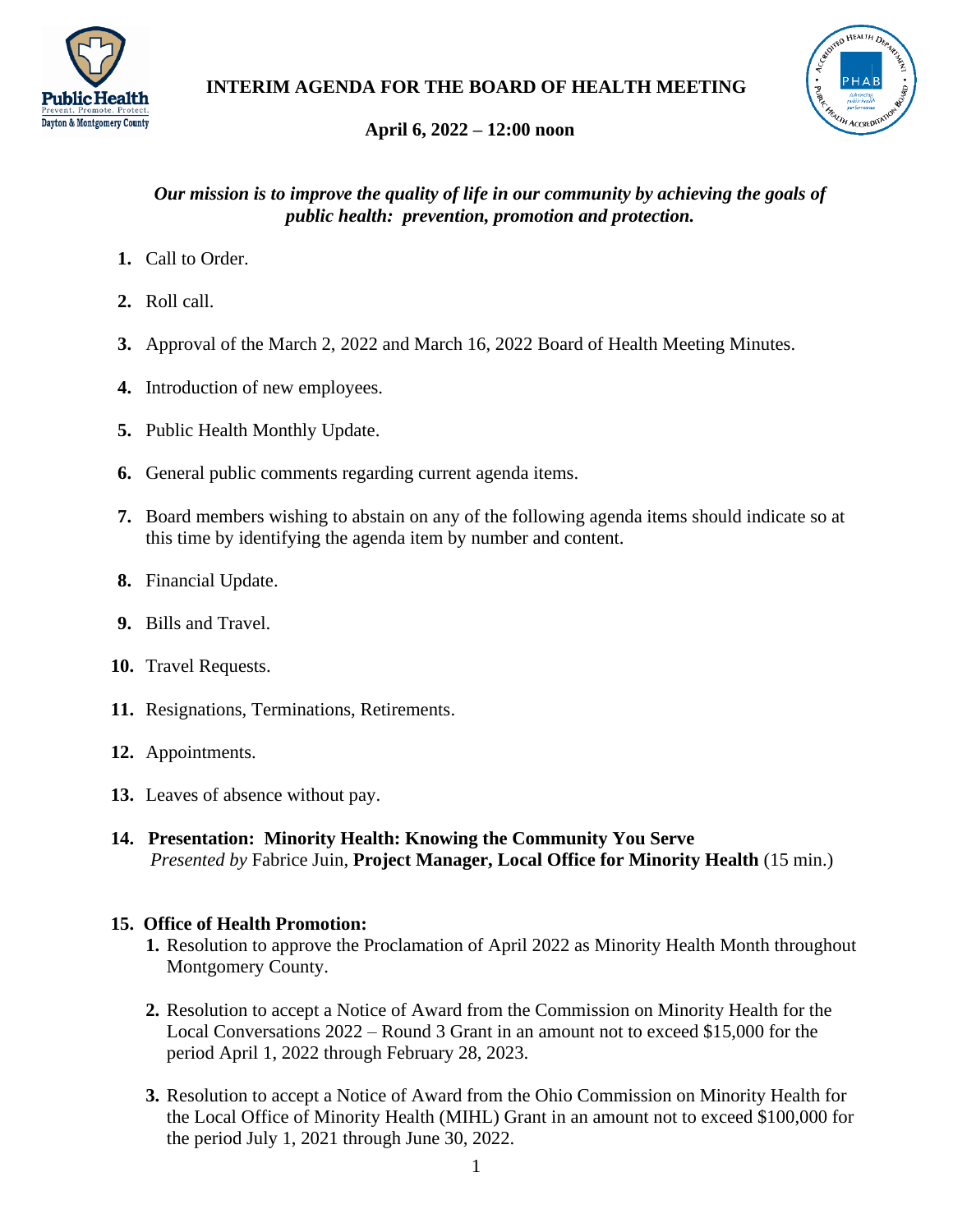- **4.** Resolution to accept a Notice of Award from the Ohio Department of Health for the Disparities in Maternal Health Community Grant in an amount not to exceed \$122,801.44 for the period October 1, 2021 through September 29, 2022.
- **5.** Resolution to approve an application for Funding from the Ohio Department of Health for the Moms Quit for Two (MQ23): Competitive Grant for an amount not to exceed \$201,594.50 for the period July 1, 2022 through June 30, 2023.
- **6.** Resolution to approve an agreement with Kierra S. Barnett to act as an Educational Speaker for the virtual "Inclusive Health Education Series" event to community members of Montgomery County on April 18, 2022 in an amount not to exceed \$1,000.
- **7.** Resolution to approve an addendum to an agreement with Maliya Currington (Resolution #22-078, dated February 2, 2022) removing language from Article One: Scope of Work, and adding the article, Equipment Usage, to provide Contractor with Public Health equipment to aid with support services work to the Local Office on Minority Health.
- **8.** Resolution to approve an addendum to the agreement with Megan McKarns (Resolution #22-079 dated February 2, 2022) adding a new article, Equipment Usage, to provide contractor with equipment to aid with support services work to the Local Office on Minority Health.
- **9.** Resolution to approve an agreement with Megan McKarns to provide ten (10) weekly hours of canvassing and outreach to refugee, immigrant, and migrant community members in Montgomery County that Public Health designates showing low COVID-19 vaccine rates, in an amount not to exceed \$6,000 for the period April 6, 2022 through July 31, 2022.
- **10.** Resolution to approve an addendum to the agreement with the Ohio Department of Health (Resolution #21-328, dated September 1, 2021) indicating Public Health's desire to continue as a participating agency in the Breastfeeding in the Workplace Project.
- **11.** Resolution to approve an agreement with OnSolve to provide text and voice messages to various participants of the Women, Infants, and Children (WIC) program to support Public Health in an amount not to exceed \$4,856.22 for the period June 4, 2022 through June 3, 2023.
- **12.** Resolution to approve an agreement with the Dayton Metro Library for use of the Main Library space in an amount not to exceed \$350 for the Black Maternal Health Week Kickoff event scheduled on April 11, 2022.
- **13.** Resolution to approve an agreement with Five Rivers MetroParks (FRMP) to provide nonexclusive access to the RiverScape MetroPark Pavilion and west terrace and other services for the Active People, Healthy Montgomery County event on May 25, 2022. There is no monetary obligation for this event.

## **16. Office of Administration:**

**1.** Resolution to approve the disposition of assets which are broken and/or obsolete per the attached list by auction, donation, sale, or disposal.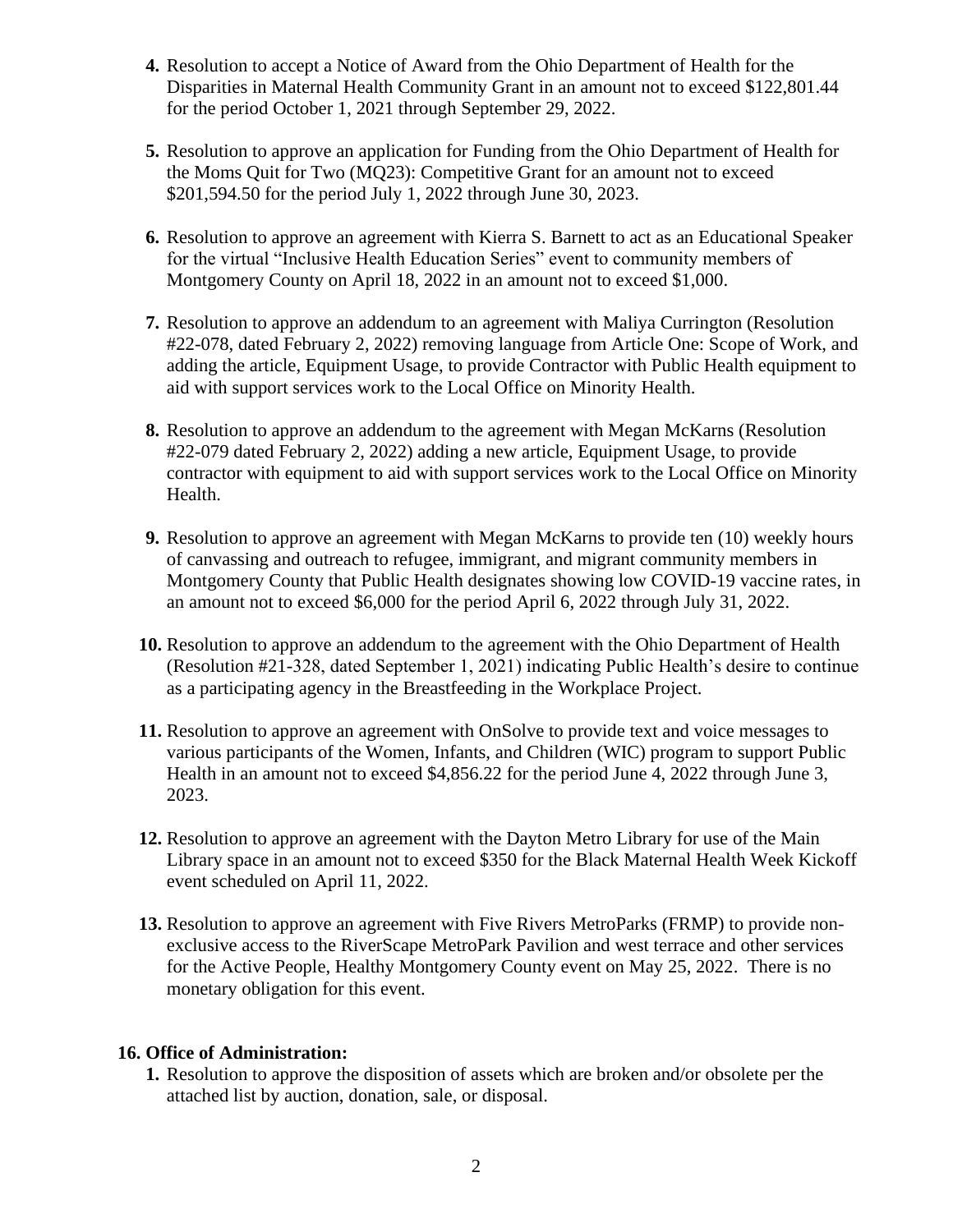- **2.** Resolution to approve the termination of the Letter of Understanding with the Board of Montgomery County, Ohio, Commissioners (Resolution #21-229, dated July 7, 2021, and Resolution #20-289, dated August 5, 2020) for the lease of 5,847 Sq. Ft. of office space on the Fourth Floor of the Montgomery County Reibold Building effective April 1, 2022.
- **3.** Resolution to approve a one (1) year renewal to the agreement with GARDA CL Great Lakes, Inc., (Resolution #15-089, dated April 1, 2015; Resolution #16-079, dated March 2, 2016; Resolution #17-166, dated June 7, 2017; Resolution #18-092, dated March 7, 2018; Resolution #19-117, dated March 6, 2019; Resolution #20-016, dated January 3, 2020; Resolution #20-350, dated October 7, 2020; Resolution #21-104, dated March 3, 2021) for armored car services in an amount not to exceed \$12,527.42 for the period April 1, 2022 through March 31, 2023.
- **4.** Resolution to approve the first year of a two (2) year amendment to the agreement with Open Text Corporation (Resolution #16-078, dated March 2, 2016, Resolution #16-170, dated June 1, 2016, Resolution #17-077, dated March 1, 2017, Resolution #18-094, dated March 7, 2018, Resolution #19-239, dated June 5, 2019, Resolution #20-054, dated February 5, 2020, Resolution #21-137, dated April 7, 2021, and Resolution #21-166, dated May 5, 2021) to provide internet based fax services in an amount not to exceed \$18,500 for the period March 1, 2022 through February 28, 2023.
- **5.** Resolution to approve the second year of a two (2) year agreement with Cellco Partnership (d.b.a. Verizon Wireless) to provide cellular broadband services, cellular devices, accessories, and telecommunications consultation services in an amount not to exceed \$95,000 for the period June 1, 2022 through May 31, 2023.
- **6.** Resolution to approve the fourth year of a five (5) year agreement with Indoor Wireless (Resolution #18-380, dated November 7, 2018, Resolution #19-514, dated December 4, 2019, and Resolution #21-139, dated April 7, 2021) to maintain and monitor an in-building bi-directional amplifier system to boost cellular service for Public Health Verizon devices inside the Reibold Building in an amount not to exceed \$4,886.80 for the period January 1, 2022 through December 31, 2022.
- **7.** Resolution to approve an addendum to an agreement with eClinicalWorks, LLC (Resolution #22-063, dated February 2, 2022) to provide set-up, implementation/configuration, and training services for the eClinicalWorks Population Health module in an amount not to exceed \$2,100 for the period April 6, 2022 through December 31, 2022.
- **8.** Resolution to approve an agreement with Enterprise Roofing to install new 3-tab shingles and EPDM flat roofing at the Vogel Health Center in an amount not to exceed \$49,953 with project completion prior to December 31, 2022.
- **9.** Resolution to approve an agreement with Vance-Johnson Consulting, LLC to provide executive coaching services to Public Health staff in an amount not to exceed \$12,625 for the period April 6, 2022 through December 31, 2022.
- **10.** Resolution to approve revisions to the Public Records Policy, Section 558, for inclusion in the Personnel Policy manual.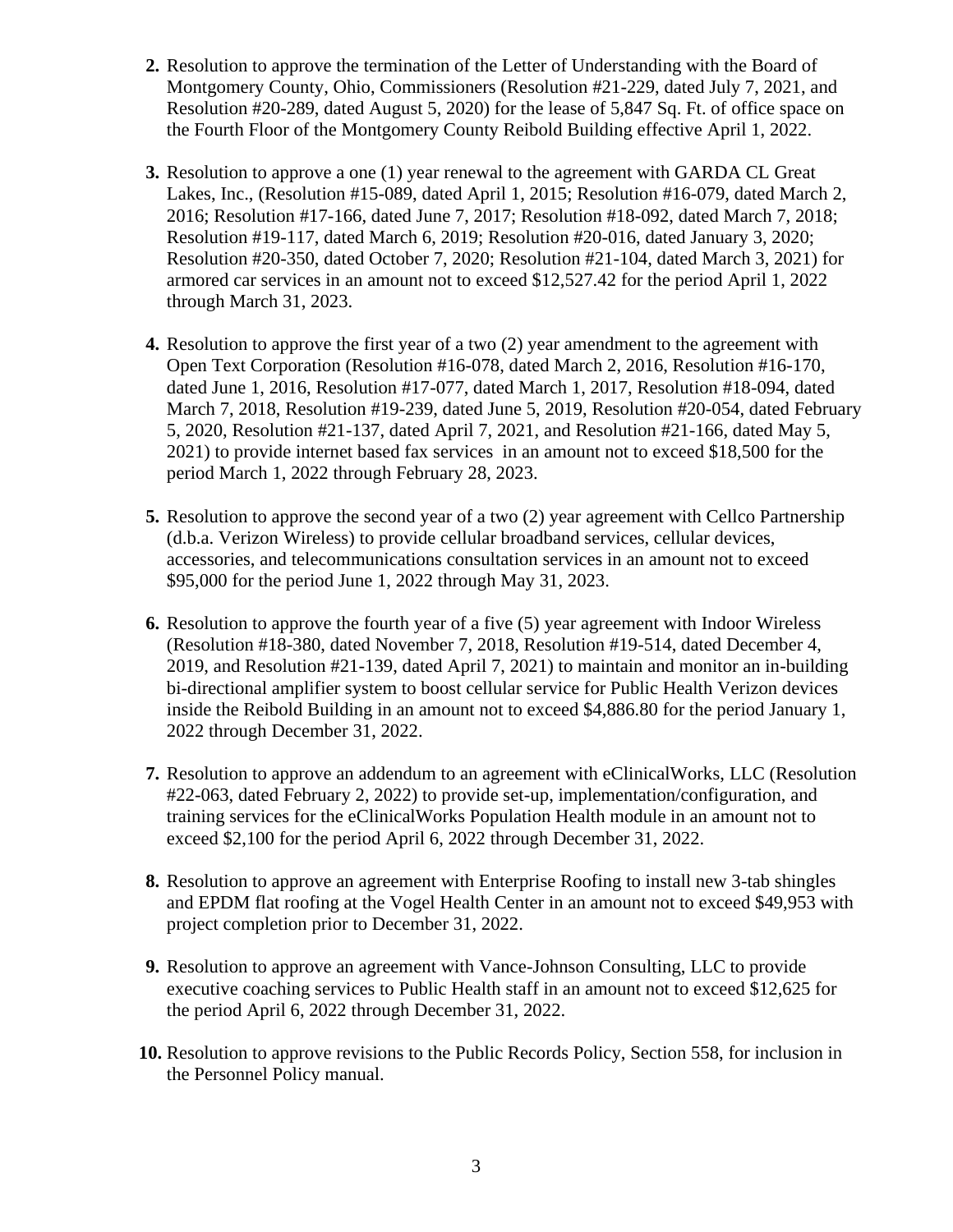- **11.** Resolution to approve revisions to the Disposal of Public Health Property Policy, Section 567, for inclusion in the Personnel Policy manual.
- **12.** Resolution to approve revisions to the Vehicular Operation Policy, Section 1015, for inclusion in the Personnel Policy manual.
- **13.** Resolution to authorize Montgomery County to pay by warrant the attached invoices.

### **17. Office of Environmental Health**

- **1.** Resolution to approve a revision to the Notice of Award for the Regional Air Pollution Control Agency (RAPCA) from the U.S. Environmental Protection under the Clean Air Act, Section 103, decreasing the not to exceed amount from \$382,427 to \$328,490 for the period April 1, 2020 through March 31, 2022.
- **2.** Resolution to approve an agreement with the City of Centerville for mosquito control services in an amount not to exceed \$3,000 for the period May 1, 2022 through November 1, 2022.
- **3.** Resolution to approve an agreement with the City of Dayton for mosquito control services in an amount not to exceed \$2,300 for the period May 1, 2022 through November 1, 2022.
- **4.** Resolution to approve an agreement with the City of Vandalia for mosquito control services in an amount not to exceed \$3,000 for the period May 1, 2022 through November 1, 2022.
- **5.** Resolution to approve an agreement with Five Rivers Metro Parks for mosquito control services in an amount not to exceed \$1,000 for the period May 1, 2022 through November 1, 2022.

## **18. Office of Health Services**

- **1.** Resolution to approve an application for Continuation Solicitation Reimbursement for additional funding from the Ohio Department of Health for the Drug Overdose Prevention (DR23) Grant in an amount not to exceed \$183,000 for the period September 1, 2022 through August 31, 2023.
- **2.** Resolution to approve an addendum to an agreement with Ascend Innovations (Resolution #22-090, dated February 2, 2022) to adjust the termination date from February 1, 2023 to July 31, 2022.
- **3.** Resolution to approve a subrecipient agreement with Ascend Innovations to continue to maintain, sustain, and improve the "360 Data Ecosystem" which creates a comprehensive view of the addicted population in Montgomery County, Ohio for the purpose of fulfilling the requirements for the Department of Justice Comprehensive Opioid Abuse Site-based grant, "Linkage to Hope Project" in an amount not to exceed \$195,000 for the period April 6, 2022 through September 30, 2024.
- **4.** Resolution to approve a subrecipient agreement with the Montgomery County Coroner's Office to construct data for further distilled analysis to Public Health and Ascend Innovations for the purposes of fulfilling the requirements for the Department of Justice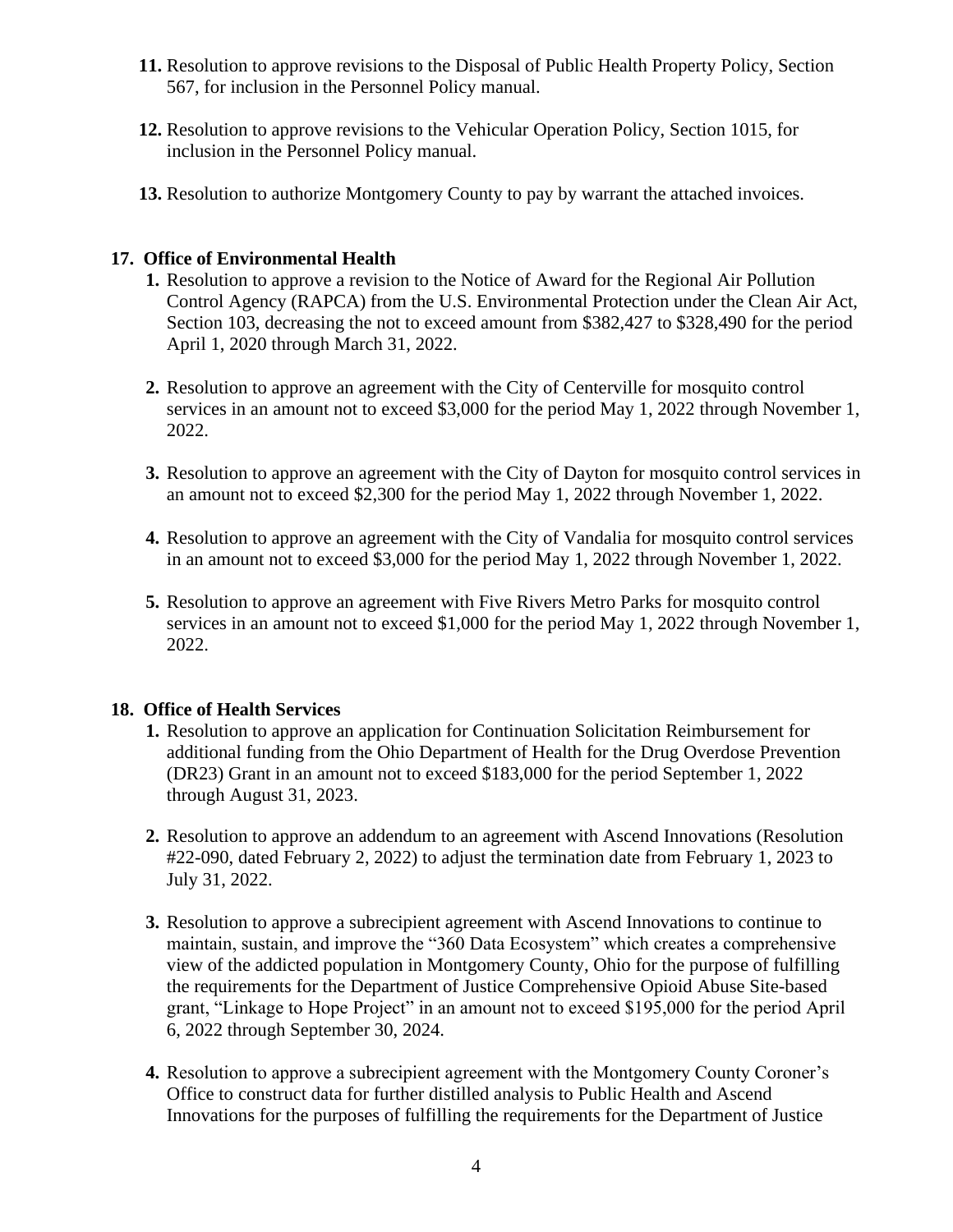Comprehensive Opioid Abuse Site-based grant, "Linkage to Hope Project" in an amount not to exceed \$90,000 for the period April 6, 2022 through September 30, 2024.

- **5.** Resolution to approve a Memorandum of Understanding to collaborate with the Alcohol, Drug Addiction and Mental Health Services Board (ADAMHS) to enhance the "Ask for Alternatives" public awareness campaign in an amount not to exceed \$7,950 for the period April 6, 2022 through July 31, 2022.
- **6.** Resolution to approve an agreement with Nationwide Foundation which grants limited, royalty-free license to use the trade names, trademarks, service marks, and logos to promote the Ohio Opioid Education Alliance on the issue of opioid abuse and in promoting public service campaigns and other uses consistent with the mission of Public Health's Community Overdose Action Team for the period April 6, 2022 through July 31, 2022. There is no monetary obligation with this agreement.
- **7.** Resolution to approve a subrecipient agreement with Eastway Behavioral Healthcare to provide qualitative interviews with family members, friends and/or significant others of those who have died of unintentional drug overdose and to participate in quarterly Overdose Fatality Review meetings in an amount no to exceed \$37,500 for the period April 6, 2022 through September 30, 2024.
- **8.** Resolution to approve a subrecipient agreement with Wright State University to conduct interviews with overdose survivors and provide qualitative analysis for interviews conducted by both CITAR and Eastway Behavioral Health for the purpose of fulfilling the requirements for the Department of Justice Comprehensive Opioid Abuse Site-based grant, "Linkage to Hope Project" in an amount not to exceed \$195,000 for the period April 6, 2022 through September 30, 2024.
- **9.** Resolution to approve an agreement with C-3 Group to facilitate a public awareness campaign in Montgomery County to raise awareness around the dangers of purchasing illicitly manufactured pressed pills on the street in an amount not to exceed \$32,000 for the period April 11, 2022 through May 30, 2022.
- **10.** Resolution to approve an agreement with the City of Dayton Police Department to reimburse funds to the City of Dayton Police Department, through the Narcotics staff, to purchase field drug testing kits to be used to conduct drug testing by Law Enforcement in the field in an amount not to exceed \$5,612 for the period April 6, 2022 through May 31, 2022.
- **11.** Resolution to approve an application for the Innovative Approaches to STI Prevention (II) Grant to fund innovative initiatives for the prevention and treatment of sexually transmitted infections in an amount not to exceed \$50,000 for the period July 1, 2022 through June 30, 2023.
- **12.** Resolution to approve an agreement with Cordata Healthcare Innovations, LLC to continue their partnership with Ascend Innovations to maintain the Cordata care coordination platform and explore opportunities for enhancement to the system in an amount not to exceed \$105,000 for the period April 20, 2022 through September 30, 2024.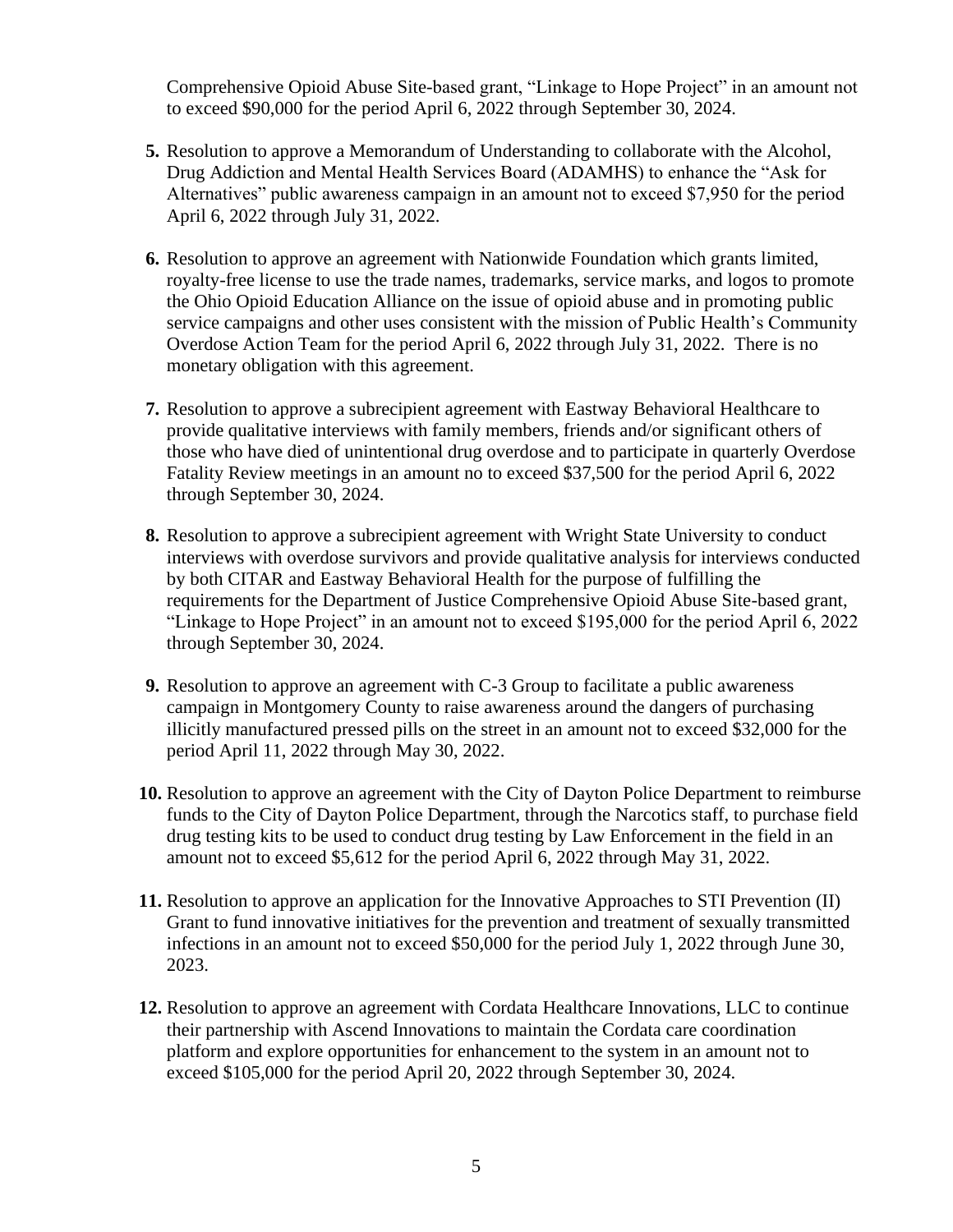- **13.** Resolution to approve an Educational Affiliation agreement with Miami University to provide service-learning experience to Health Sciences program students and to make Public Health facilities available to Miami University Family Science and Social Work students for the period April 6, 2022 through March 2, 2023. There is no monetary obligation with this agreement.
- **14.** Resolution to approve an agreement with the Human Rights Campaign Foundation for trademark use of the LGBTQ Healthcare Equality Leader mark effective April 6, 2022 and shall automatically terminate upon publication of the first subsequent HEI report for which business fails to submit a corresponding survey. There is no monetary obligation with this agreement.
- **15.** Resolution to approve the maternity licensure for Southview Medical Center as recommended by the Ohio Department of Health.
- **16.** Resolution to accept a donation from Rainbow Elder Care in the amount of \$500 for the 2022 Pride Celebration.

#### **19. Office of the Health Commissioner**

- **1.** Resolution to approve an extension to an agreement with Alchemer LLC, Formerly SurveyGizmo (Resolution #18-202, dated May 2, 2018, Resolution #19-170, dated April 3, 2019, Resolution #20-183, dated May 6, 2020, and Resolution #21-149, dated April 7, 2021) to provide on-line survey and marketing research tools for various Public Health departments in an amount not to exceed \$7,440 for the period May 1, 2022 through April 30, 2023.
- **2.** Resolution to approve an agreement with Ascend Innovations to continue to provide data through the Health Information Exchange as it relates to community health improvement planning, monitoring and evaluation in an amount not to exceed \$4,000 for the period April 6, 2022 through August 31, 2022.
- **3.** Resolution to a approve an agreement with C-3 Group to provide advertising support to Public Health Public Information for various advertising campaigns and related projects on an as needed basis in an amount not to exceed \$12,000 for the period of April 6, 2022 through December 31, 2022.

#### **20.** Open Discussion

- **21.** Citizens Time.
- **22.** Meeting Adjournment.